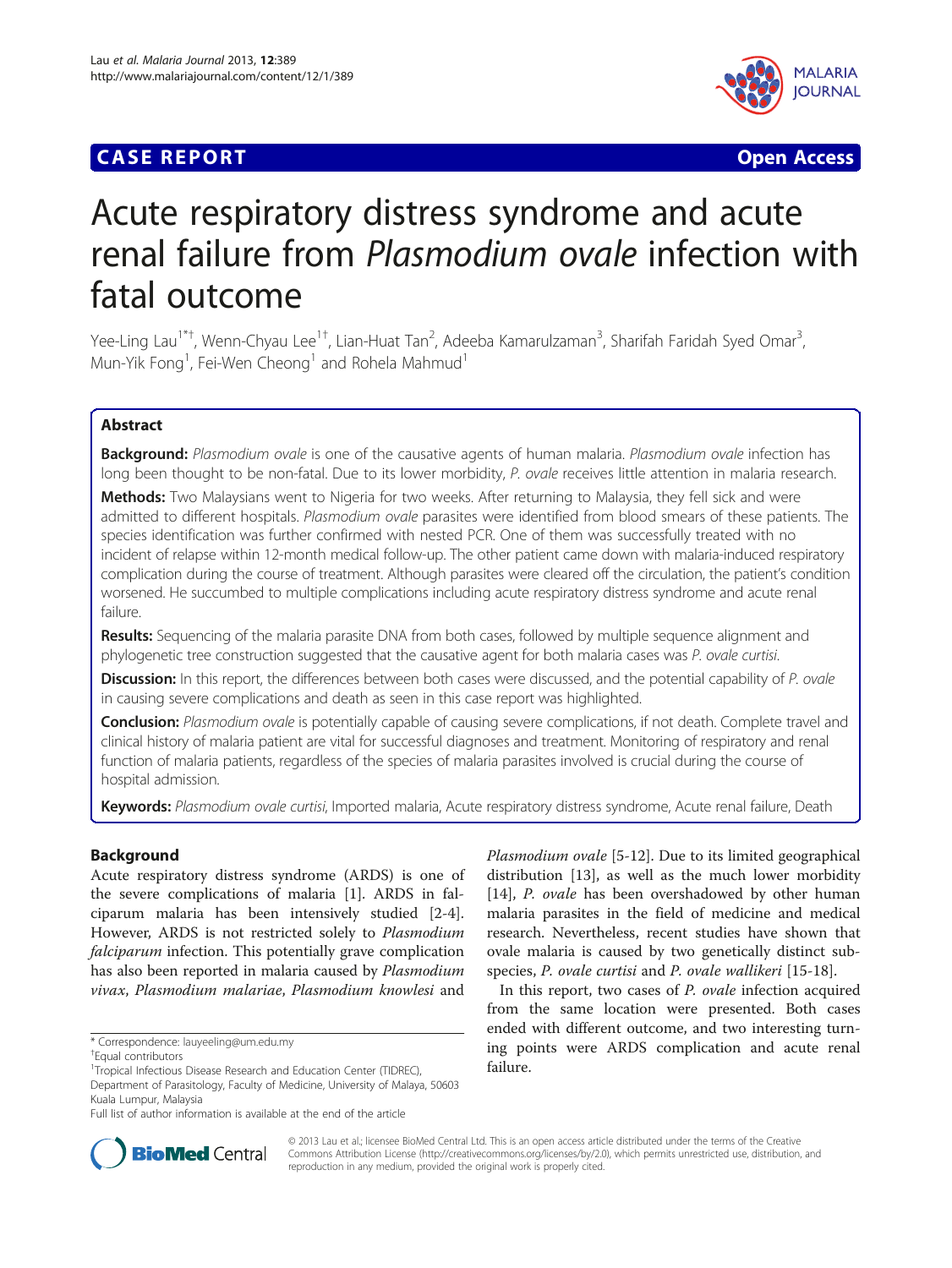## <span id="page-1-0"></span>**Methods**

#### Case presentation

Two Malaysian acquaintances (patients A and B) went to Victoria Island, Nigeria together for a two-week working trip. Lariam® (mefloquine) was used as anti-malarial prophylaxis for the trip. They fell sick after returning to Malaysia and were admitted to different hospitals. Their cases are presented as follows:

## Case A (Isolate MAL-2)

About two months after the trip to Nigeria, patient A (52 year-old Chinese male) was admitted to a hospital due to five consecutive days of fever with chills and rigours. He was jaundiced, anorexic and febrile with body temperature of 37.7°C upon admission. He had mild cough, blood pressure of 110/66 mm Hg, pulse rate of 98 beats per minute (BPM) with peak bilirubin level of 45 μmol/L and hepatosplenomegaly. His lung examination was normal. His urine was tea-coloured. Ultrasound study confirmed the findings of hepatosplenomegaly with signs of chronic cholecystitis and cholelithiasis. Initial haematological investigation showed that he was thrombocytopaenic  $(37,000/\mu l)$  with normal white blood cell (WBC) count (5,800 cells/μl) and haemoglobin level of 13.9 g/dL. He had not travelled to any other places after the trip to Nigeria. The patient had a past history of malaria for three times. The last episode of malaria was six months prior to present admission. However, the species of malaria parasites for the previous malaria episodes was not known. The patient also had an underlying condition of hypertension. Besides, he was a heavy alcohol consumer. Clinical findings on patient A upon admission are summarized in Table 1.

Patient A was treated immediately for cholecystitis with intravenous (IV) ceftriaxone 2 g daily and IV metronidazole 500 mg thrice daily by the attending gastroenterologist. However, his fever and thrombocytopaenia persisted, and WBC count dropped progressively. On day 5 of admission, blood smears were prepared and examined under the microscope. "Plasmodium vivax-like" parasites were found with parasitaemia of 0.10%. Further microscopic examination by a referral diagnostic centre subsequently indicated that this was a mono-infection of P. ovale. This was confirmed with nested PCR technique using primers developed from the 18S ribosomal RNA (18S rRNA) gene as applied by previous reports [[19-21\]](#page-6-0), coupled with sequencing analysis using Basic Local Alignment Search Tool (BLAST) [\[22\]](#page-6-0). Meanwhile, bacteriological culture diagnoses from patient's blood samples were negative.

He was treated with a course of six doses of Riamet® (artemether and lumefantrine), four tablets per dose, and primaquine for two weeks. Patient A responded well to the anti-malarial treatment clinically and biochemically. Patient's parasitaemia dropped to 0.06% the following day. Malaria parasites were cleared in less than

#### Table 1 Summary of initial clinical findings on patient A and B upon admission

| Test (unit)                                                              | <b>Patient A</b> | <b>Patient B</b> |
|--------------------------------------------------------------------------|------------------|------------------|
| {normal range}                                                           | (Isolate MAL-2)  | (Isolate MAL-1)  |
| <b>Blood Pressure (mmHq)</b><br>${90/60 - 130/80}$                       | 110/66           | 102/55           |
| <b>Pulse rate (BPM)</b> {60 - 100}                                       | 98               | 60               |
| Parasitemia (%)                                                          | $0.10^{#}$       | 0.18             |
| Haemoglobin (g/dL)<br>{male: 13.5 - 17.5}                                | 13.9             | 12.4             |
| <b>TWBC</b> ( $\times$ 10 <sup>3</sup> cells/ul) {4.5 - 11.0}            | 5.8              | 3.1              |
| <b>Platelet (<math>\times</math> 10<sup>3</sup> /µl)</b> {150.0 - 450.0} | 37.0             | 65.0             |
| Serum creatinine (µmol/L)<br>${60 - 110}$                                | 82.0             | 107.0            |
| <b>Serum urea (mmol/L)</b> $\{2.5 - 6.4\}$                               | 9.0              | 6.5              |
| Total serum bilirubin (umol/L)<br>$\{<17\}$                              | 45.0             | 16.0             |
| <b>AST (IU/L)</b> $\{15.0 - 37.0\}$                                      | 47.0             | 47.0             |
| <b>ALT (IU/L)</b> $\{30.0 - 65.0\}$                                      | 29.0             | 39.0             |
| Random plasma glucose<br>$(mmol/L)$ {<11.1}                              | 6.4              | 9.5              |

Values in {} indicate the normal range of the respective event investigated, corresponding to the age and gender of patient.

TWBC = total white blood cell count; AST = aspartate aminotransferase;  $ALT =$ alanine aminotransferase.

Value marked with "#" was not obtained upon patient's admission to the hospital.

48 hours after initiation of Riamet<sup>®</sup> treatment. He was discharged well on day 8 of hospitalization. He remained well without relapse of malaria throughout his medical follow-up of 12 months with the hospital.

#### Case B (Isolate MAL-1)

Around six months after the trip to Nigeria, patient B (59-year-old Chinese male) fell sick and went to a private hospital. He was then referred to a tertiary referral hospital. Upon admission to the referral hospital, he gave a history of intermittent fever with rigours, myalgia and nausea for ten days. His blood pressure upon admission was 102/55 mm Hg, with pulse rate of 60 BPM. Plasma glucose level was 9.5 mmol/L. Jaundice and hepatosplenomegaly were not detected. He was alert and conscious. His lung examination was normal. He made a one-day-trip to Kota Kinabalu, Sabah, three months before the admission. He had no known medical illness and no known history of acquiring malaria. Initial haematological investigation revealed that he was thrombocytopaenic (65,000/μl) with low WBC count (3,100 cells/ μl) and haemoglobin level of 12.4 g/dL. Malaria parasites were detected in his blood, with parasitaemia of 0.18%. The species was identified as *P. ovale*, which was further ascertained with nested PCR as mentioned in the previous section. Clinical findings on patient B upon admission are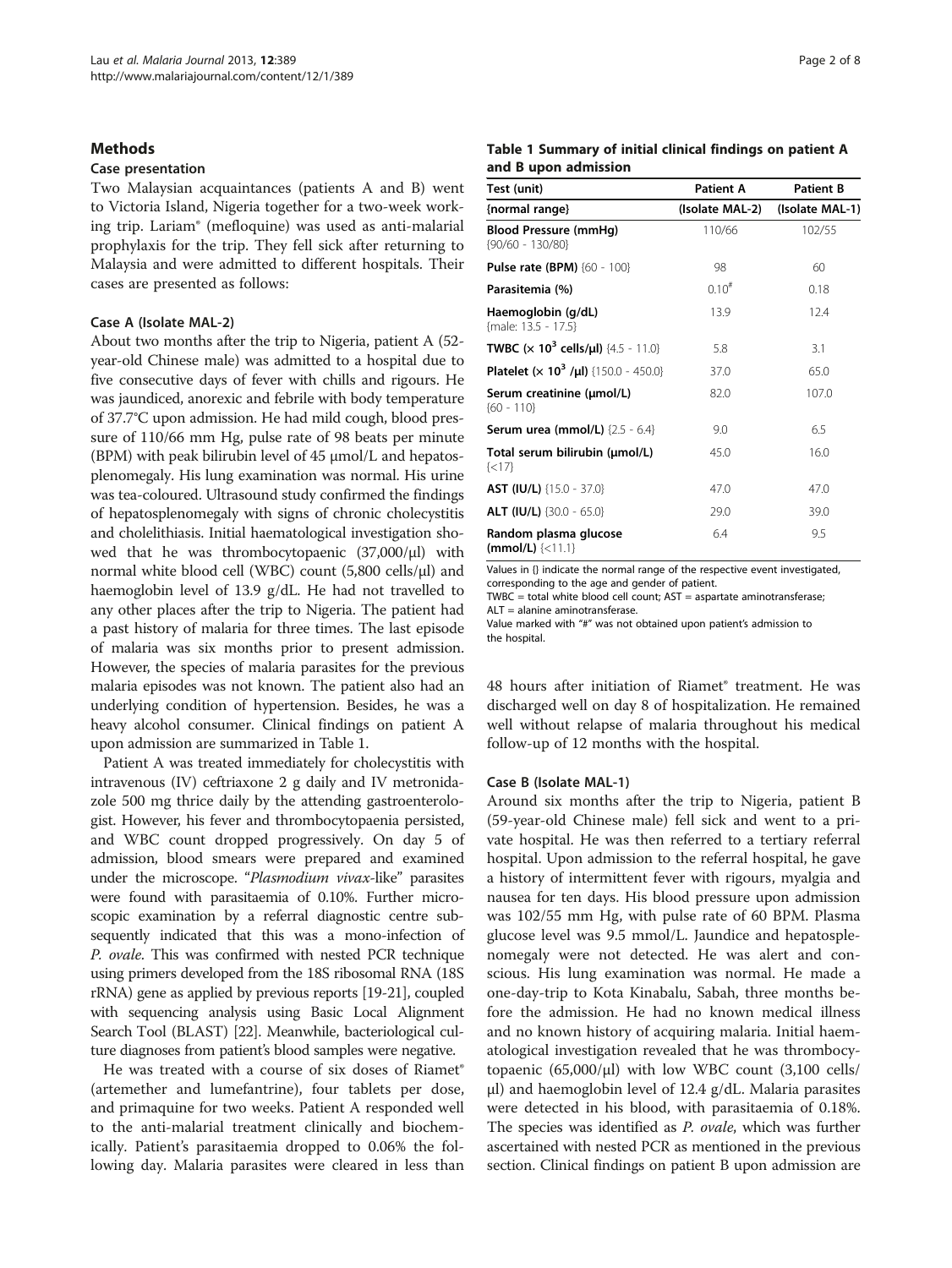summarized in Table [1,](#page-1-0) and more clinical details on patient B throughout his hospital stay is available in Table 2.

Anti-malaria therapy course of chloroquine (chloroquine phosphate 150 mg base) and primaquine (30 mg) was started on patient B. However, he was still febrile (38.4°C) 24 hours later. On day 3 of the admission, patient B developed loose stools and lung examination revealed fine basal crepitations. Blood smear examination showed that the malaria parasites were not cleared. In the morning of day 4, he complained of feeling

Table 2 Clinical details on patient B (Isolate MAL-1) throughout his hospital stay

| Day          | ΒP<br>(mmHg) | Нb<br>(q/dL) | Plt<br>$(x10^3/\mu l)$ | TSB<br>$(\mu mol/L)$ | AST<br>(IU/L) | <b>ALT</b><br>(IU/L) | SCr<br>$(\mu mol/L)$ | <b>Blood</b><br>bacteriological<br>& fungal culture | Anti-<br>malarials       | <b>Antibiotics</b>   | <b>Additional notes</b>                                                               |
|--------------|--------------|--------------|------------------------|----------------------|---------------|----------------------|----------------------|-----------------------------------------------------|--------------------------|----------------------|---------------------------------------------------------------------------------------|
| $\mathbf{1}$ | 102/55       | 12.4         | 65                     | 16                   | 47            | 39                   | 100                  | N/A                                                 | N/A                      | N/A                  | PR 60 BPM; SPO <sub>2</sub> 97% RA;<br>loss of appetite; Lungs: clear                 |
| 2            | 92/52        | N/A          | N/A                    | N/A                  | N/A           | N/A                  | 107                  | N/A                                                 | Chloroquine              | N/A                  | PR 70 BPM; Lungs: clear;                                                              |
|              |              |              |                        |                      |               |                      |                      |                                                     | Primaguine               |                      | Dengue IgM negative                                                                   |
| 3            | 118/66       | N/A          | 107                    | 13                   | 88            | 71                   | 112                  | N/A                                                 | Chloroquine              | N/A                  | PR 70 BPM; SPO <sub>2</sub> 98% RA;                                                   |
|              |              |              |                        |                      |               |                      |                      |                                                     | Primaguine               |                      | Lungs: minimal basal crepitations                                                     |
| 4            | 106/60       | 10.5         | 120                    | 13                   | 50            | 90                   | 101                  | Negative                                            | Artesunate<br>Quinine    | Ceftriaxone          | PR 66 BPM; Haemoptysis, epistaxis,<br>shortness of breath; CXR: bilateral<br>haziness |
| 5            | 115/56       | 11.2         | 170                    | 8                    | 56            | 62                   | 114                  | N/A                                                 | Artesunate               | Ceftriaxone          | Blood smear: negative for malaria<br>parasites; Transferred to ICU                    |
| 6            | 104/50       | 9.4          | 183                    | 6                    | 58            | 43                   | 139                  | Negative                                            | Artesunate               | Tazocin <sup>®</sup> | Blood smear: negative for malaria                                                     |
| 7            | 95/56        | 10.3         | 197                    | 9                    | 46            | 42                   | 215                  | Negative                                            | Artesunate               | Tazocin <sup>®</sup> | Blood smear: negative for malaria                                                     |
| 8            | 102/70       | 9.4          | 178                    | 8                    | 88            | 43                   | 291                  |                                                     | Artesunate<br>Primaguine | Tazocin <sup>®</sup> | Blood smear: negative for malaria;<br>respiratory acidosis                            |
| 9            | 143/64       | 9.0          | 184                    | 7                    | 49            | 39                   | 297                  | Negative                                            | Artesunate               | Tazocin <sup>®</sup> | Blood smear: negative for malaria                                                     |
| 10           | 170/60       | 8.5          | 199                    | 10                   | 54            | 48                   | 316                  | N/A                                                 | Artesunate               | Tazocin <sup>®</sup> | Blood smear: negative for malaria                                                     |
| 11           | 165/68       | 8.1          | 231                    | 8                    | 99            | 81                   | 301                  | N/A                                                 | N/A                      | Tazocin <sup>®</sup> | Ferritin blood test: 2,118 ng/ml                                                      |
| 12           | 200/78       | 8.1          | 288                    | 13                   | 128           | 148                  | 309                  | Negative                                            | N/A                      | Vancomycin           |                                                                                       |
|              |              |              |                        |                      |               |                      |                      |                                                     |                          | Imipenem             |                                                                                       |
| 13           | 160/60       | 6.8          | 311                    | 16                   | 137           | 190                  | 392                  | N/A                                                 | N/A                      | Vancomycin           | Hemolysis screening: negative;                                                        |
|              |              |              |                        |                      |               |                      |                      |                                                     |                          | Imipenem             | CXR: worsening                                                                        |
| 14           | 170/63       | 9.1          | 265                    | 13                   | 47            | 106                  | 408                  | N/A                                                 | N/A                      | Vancomycin           |                                                                                       |
|              |              |              |                        |                      |               |                      |                      |                                                     |                          | Imipenem             |                                                                                       |
| 15           | 135/51       | 9.5          | 270                    | 22                   | 65            | 74                   | 472                  | Positive for<br>Enterobacter<br>cloacae             | N/A                      | Vancomycin           | Rigours; acidosis (resp. & met.)                                                      |
|              |              |              |                        |                      |               |                      |                      |                                                     |                          | Imipenem             | ABG: pH 7.128; pCO <sub>2</sub> 59.5 mmHg;                                            |
|              |              |              |                        |                      |               |                      |                      |                                                     |                          |                      | SLED 4 hours                                                                          |
| 16           | 111/45       | 9.1          | 225                    | 19                   | 43            | 51                   | 413                  | N/A                                                 | N/A                      | Vancomycin           | <b>CWHD</b>                                                                           |
|              |              |              |                        |                      |               |                      |                      |                                                     |                          | Imipenem             |                                                                                       |
| 17           | 134/57       | 7.5          | 179                    | 29                   | 109           | 65                   | 424                  | N/A                                                 | N/A                      | Vancomycin           | Seizures; SLED 8 hours                                                                |
|              |              |              |                        |                      |               |                      |                      |                                                     |                          | Meropenem            |                                                                                       |
| 18           | 135/55       | 7.3          | 178                    | 30                   | 38            | 40                   | 320                  | N/A                                                 | N/A                      | Meropenem            | Gentle HD 4 hours                                                                     |
| 19           | 130/56       | 9.0          | 204                    | 34                   | 40            | 30                   | 404                  | N/A                                                 | N/A                      |                      | Meropenem Gentle HD 4 hours                                                           |
| 20           | 147/61       | 8.6          | 207                    | 25                   | 43            | 26                   | 403                  | N/A                                                 | N/A                      | Meropenem            | Severe resp. acidosis; met. acidosis;<br>gentle HD 4 hours                            |
| 21           | 140/54       | N/A          | N/A                    | N/A                  | N/A           | N/A                  | 427                  | N/A                                                 | N/A                      |                      | Meropenem Gentle HD 3 hours                                                           |
| 22           | 102/48       | 9.3          | 166                    | 39                   | 296           | 119                  | 401                  | N/A                                                 | N/A                      | Meropenem            | Worsening hypoxia; hypotensive;<br>Gentle HD 6 hours                                  |
| 23           | N/A          | N/A          | N/A                    | 22                   | 136           | 109                  | 314                  | N/A                                                 | N/A                      | N/A                  | Asystole; death                                                                       |

N/A = not available; BP = blood pressure; Hb = haemoglobin; Plt = platelet; TSB = total serum bilirubin; AST = aspartate aminotransferase; ALT = alanine aminotransferase; SCr = serum creatinine; BP = blood pressure; BPM = beats per minute; PR = pulse rate; SPO<sub>2</sub> = blood oxygen saturation; RA = room air; IgM = immunoglobulin M; CXR = chest X-ray; ICU = intensive care unit; resp. = respiratory; met. = metabolic; ABG = arterial blood gas; pCO<sub>2</sub> = partial pressure of carbon dioxide; SLED = sustained low efficiency dialysis; CVVHD = continuous veno-venous haemodialysis; HD = haemodialysis.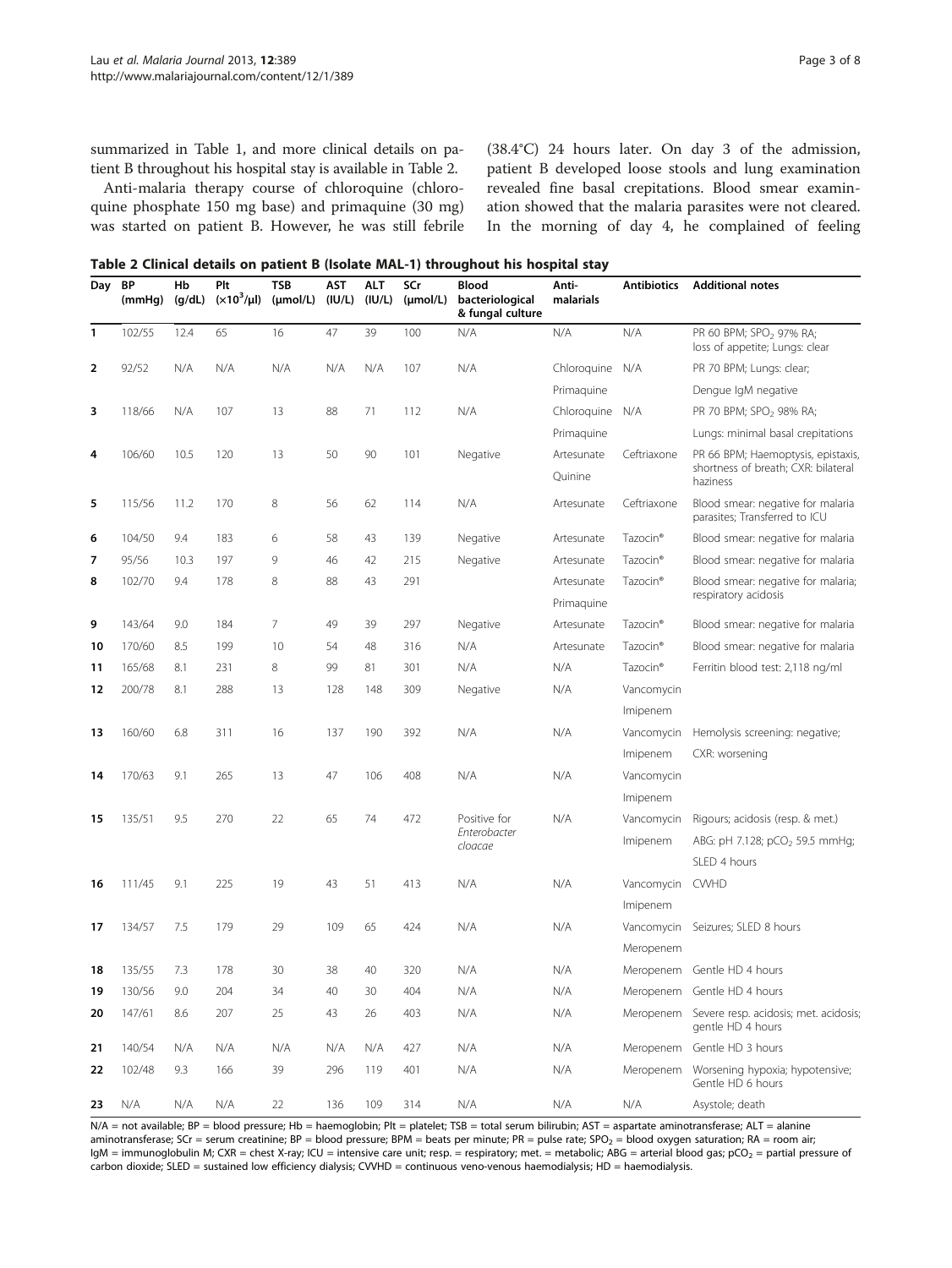breathless and lethargic. His body temperature surged to 39.2°C. With presence of basal crepitations, an initial diagnosis of pneumonia was made and IV ceftriaxone was added into the course of treatment.

However, later that day in the afternoon, the patient developed worsening dyspnea, haemoptysis, and subsequently epistaxis. Chest X-ray examination showed bilateral haziness up to the upper zone, which was suggestive of pulmonary haemorrhage. Haematological investigation showed that his platelet count was 120,000/μl and the malaria parasite load was reduced to 0.03%. Despite the lowering of parasitaemia, patient B progressed into respiratory failure. He was intubated and ventilated. His anti-malarial treatment was changed to IV quinine 850 mg (1 dose) and subsequently to IV artesunate 160 mg (for 7 days). Furosemide was given to the patient for presumed pulmonary oedema.

On day 5 of the admission, malaria parasites were completely cleared. However, patient was still febrile with temperature of 40.8°C. He was transferred to intensive care unit. On day 6, patient B was oliguric. Increased level of creatinine and worsening of respiratory acidosis were noted. The patient had developed acute kidney injury (AKI) secondary to overwhelming sepsis. Hypotensive episodes were encountered. Therefore inotropic support was initiated. His antibiotic regime was changed to IV Tacocin® (tazobactam and piperacilin).

On day 12, patient B was still febrile with little improvement on his lung function. He was still dependent on the ventilator. IV Tacocin® was replaced by IV vancomycin and imipenem empirical treatment. All the five sets of bacteriological blood cultures and one set of fungal culture requested earlier on different days came back as negative. Nevertheless, dialysis was started on day 15 due to oliguric AKI with worsening acidosis (mixed respiratory and metabolic). Dialysis was performed on daily basis till the end of his life.

On day 17, bacteriological culture from patient's blood sample that was collected on day 15 was positive for Enterobacter cloacae, which was sensitive to carbapenems. Hence, the imipenem therapy was continued. However, due to epileptic seizures suffered by the patient on day 17, the antibiotic regime was subsequently replaced with meropenem. A computerized tomography (CT) scanning on the patient's brain showed no abnormality. Another thorax CT scanning showed extensive bilateral lung consolidation and loculated pleural effusion. His fever persisted, and he was on prolonged ventilation with difficulty in weaning off. His condition continued to deteriorate. He went into recalcitrant atrial fibrillation on day 22 and required tripleinotropic support. Further blood bacteriological and fungal cultures were all negative. On the  $23<sup>rd</sup>$  day of hospital admission, he went into asystole and succumbed to P. ovale infection with ARDS, acute renal failure, metabolic acidosis, and nosocomial sepsis.

# Consent

Consent was granted by patient/ patient's family for the publication of these case reports.

### Post-clinical analysis and interpretation

Plasmodium ovale is not found locally in Malaysia. Alignment of short segments from 18S rRNA gene sequences of these two cases, i.e. isolate MAL-1 (GenBank accession number KF192072) and isolate MAL-2 (GenBank accession number KF192073) with 18S rRNA gene sequences of other isolates of P. ovale spp. that were available in GenBank (accession number L48986, JF894403, JF894405, GQ183051, JF894407, JF894410, M19172) were conducted. The multiple sequence alignment showed that the aetiological agents of the two cases in this case report were P. ovale curtisi (Figure [1](#page-4-0)). The clustering of these two isolates with P. ovale curtisi can be visualized clearly via a simple phylogenetic tree constructed using neighbour-joining method (bootstrap = 1000) as described previously [\[23](#page-6-0)] (Figure [2\)](#page-4-0).

A case of ovale malaria imported from Nigeria was previously reported in Malaysia [[24\]](#page-6-0), and these are another two imported cases of P. ovale infection. Unlike the previous case report, which involved a Nigerian student (imported patient) who showed no complications [[24\]](#page-6-0), both cases reported here involved Malaysians that acquired malaria from a trip to Nigeria (imported infection), and one showed severe complications that were ultimately fatal. Interestingly, both patients had taken anti-malarial prophylaxis during their trip to Nigeria. Nevertheless, they still contracted malaria. This may be due to usage of the prophylactic drugs without properly following the instructions or low compliance during the trip. Another reason for failed protective effect of antimalaria chemoprophylaxis against P. ovale infection is the ability of P. ovale to form hypnozoites, which can survive chemoprophylaxis [\[18](#page-6-0)].

In case A, there was a delay in malaria diagnosis. This case is a good example of clinical setting where malaria tends to be overlooked at the initial stage of medical investigation due to low level of suspicion. From the initial haematological investigation, all but one (platelet count) showed values within the normal range. In many hospital settings, especially those of urban areas and nonmalaria endemic regions, such investigation outcome usually carries a thin possibility of instigating a blood film microscopic examination. Indeed, a case of traveller's malaria that developed into severe complications due to delayed diagnosis was reported in Croatia recently [\[25\]](#page-6-0). The available reported malaria with delayed diagnoses may just be a tip of the iceberg; and such incident may happen more frequently than expected. Thus malaria should have been suspected if patient presented with fever, thrombocytopaenia, and showed history of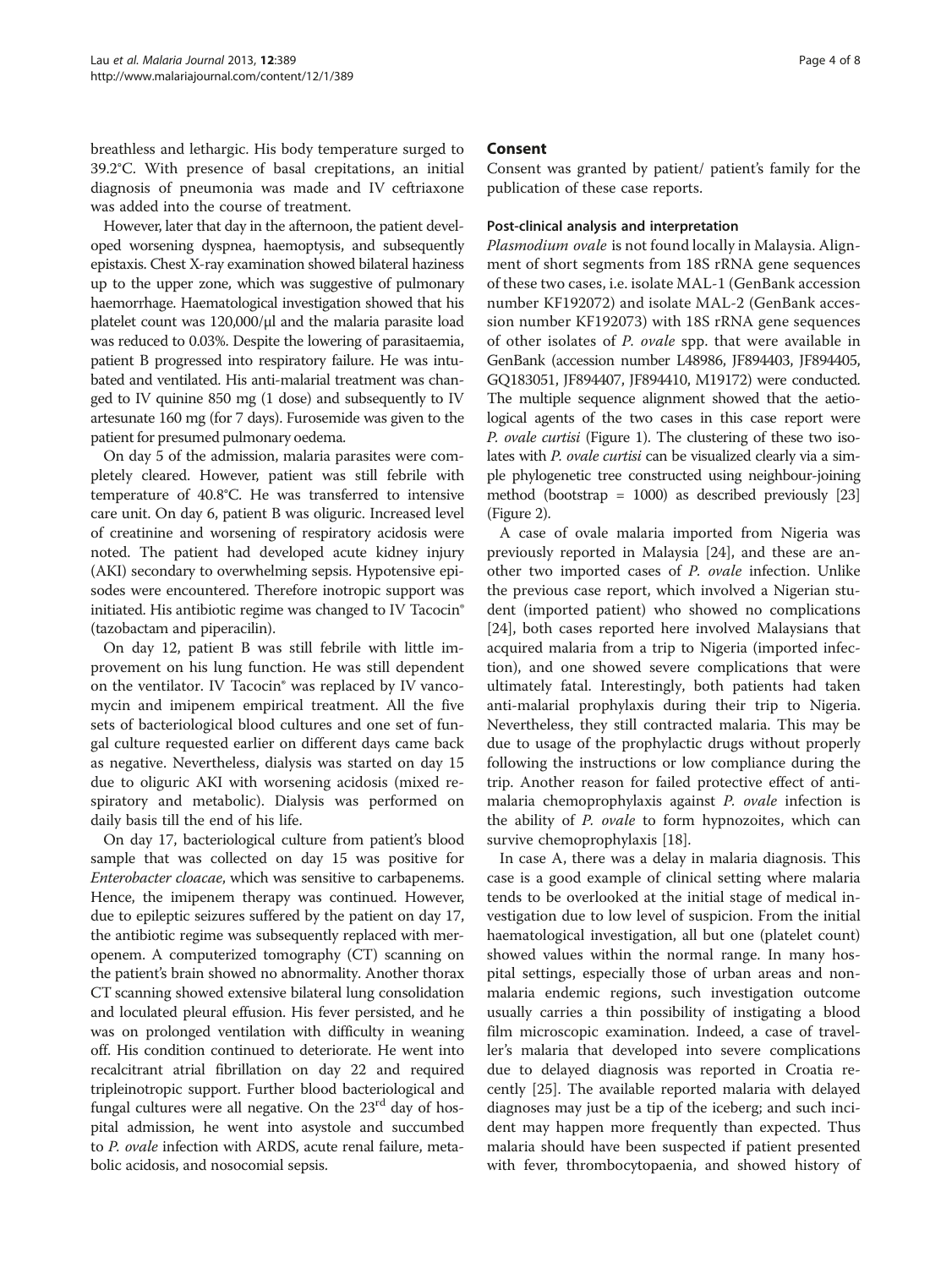<span id="page-4-0"></span>

travelling to malaria-endemic areas within the past one year. The long period between travel to malaria endemic country and disease onset may also contribute to delay in diagnosis, and subsequently the appropriate treatment. The late onset of symptoms due to long latency period provides challenges to clinical diagnoses upon admission. As mentioned previously, P. ovale spp. can form hypnozoites and result in long latency [\[18,26](#page-6-0)], which can be seen in the two cases presented here.

Patient B succumbed to the malaria infection and he did not have any medical problems prior to the illness. Patient A, who is a heavy drinker, was known to have hypertension even before the infection, survived. One possible explanation for this is the partial immunity gained by patient A from previous incidents of malaria. People who have past history of acquiring falciparum malaria and those staying in malaria-endemic regions



Figure 2 Phylogenetic tree based on a short segment of 18S rRNA gene sequences of Plasmodium spp. isolates. Isolate MAL-1 (accession number KF192072) and isolate MAL-2 (accession number KF192073) in this report clustered with P. ovale curtisi isolates, clearly indicating that these two cases were caused by P. ovale curtisi. The tree is constructed using the Neighbor-Joining method (bootstrap = 1000). GenBank accession number is given after each isolate's name. The 18S rRNA gene sequences of P.falciparum isolate (GenBank accession number M19172) was used as outgroup.

are known to show less severe symptoms during subsequent malaria infections compared to people who are from non-malaria endemic regions (malaria-naïve) [\[27](#page-6-0)]. Indeed, such protective effect of acquired partial immunity via previous exposure to malaria was noted and mentioned in previous reports on falciparum and vivax malaria-related ARDS [\[5,28,29](#page-6-0)]. Furthermore, malaria related pulmonary complications are often seen in nonimmune patients [[30](#page-6-0)]. Patient A might be partially protected against severe complications due to previous exposure to malaria. Patient B did not have prior exposure to malaria, and therefore, he suffered and succumbed to the severe complications in his first attack of malaria infection. Even so, pathogenesis of ovale malaria is not intensively studied and protection against ovale malaria complications conferred by previous exposure has not been investigated. Therefore, more investigations are needed to validate this postulation.

One important note worth mentioning here is the trend of ARDS onset and development in this case. Similar to the situation of malaria-induced ARDS reported previously [[10,31,32](#page-6-0)], patient B showed normal breathing without wheezing and crepitations upon admission, but his respiratory function deteriorated towards the grave complication of ARDS afterwards. Therefore, physicians should pay close attention to the respiratory condition of every admitted malaria case. Moreover, malaria is regarded as one of the important causes of ARDS [\[1\]](#page-6-0).

In case B, nosocomial Enterobacter cloacae infection was diagnosed during the course of his hospital stay. Here, bacterial infection was ruled out as the primary cause of ARDS in patient B as the bacteriological culture showed positive results as late as day 15, whereas he showed symptoms of acute lung injury as early as day 4.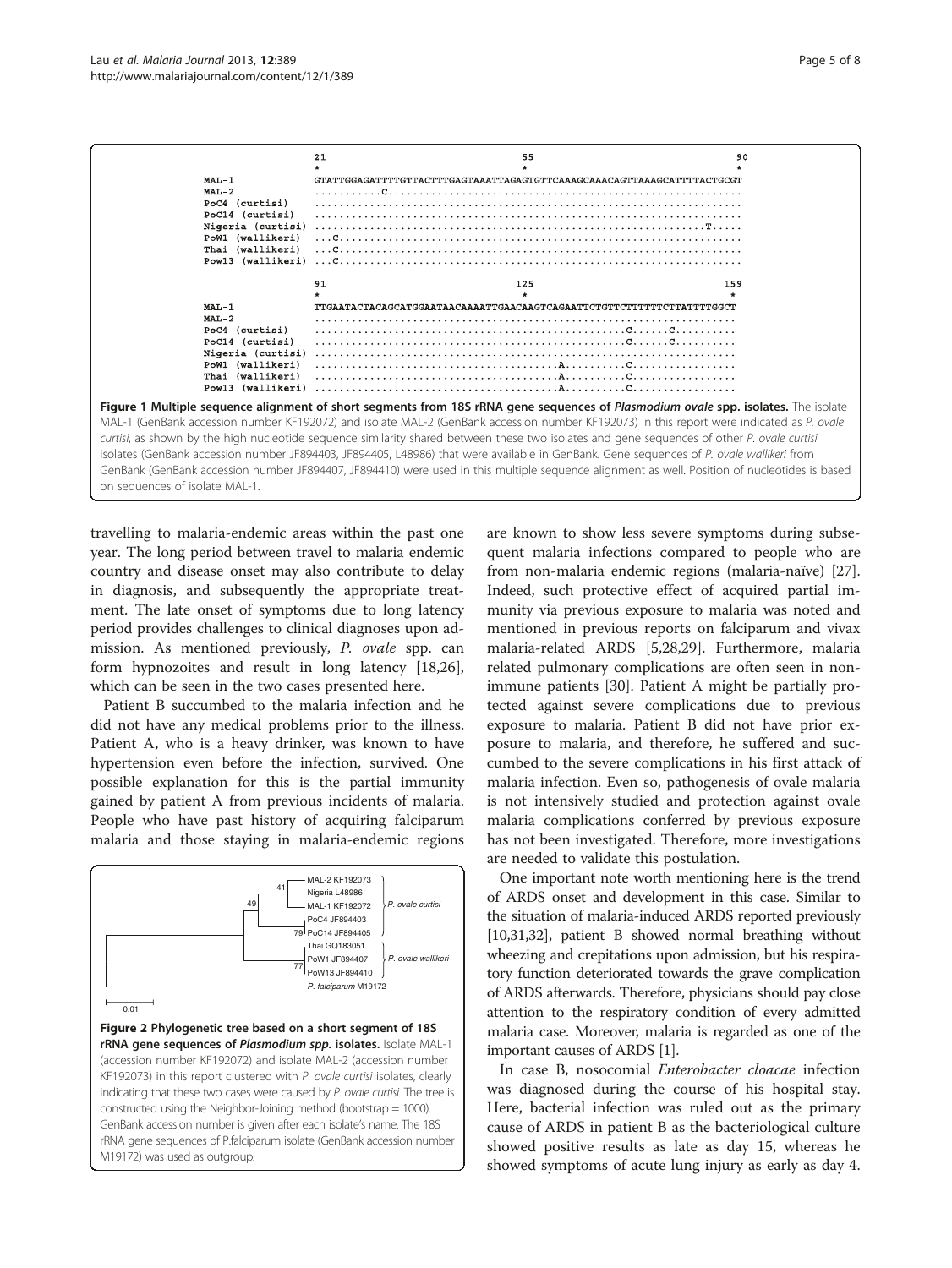Undoubtedly, the bacterial infection that occurred at such critical timing would worsen the health condition of the patient, which acted as the secondary contributing factor towards the fatal end for this case. Another point worth mentioning was the onset of the ARDS symptoms after the initiation of anti-malarial therapy, which was similar to many cases of malaria-associated ARDS reported previously [[9,10,30-34\]](#page-6-0). The pulmonary injury seen in this case was likely to be a post-treatment related pulmonary inflammation. Nonetheless, a few case reports of malaria-induced ARDS with pre-treatment onset were described previously [[5,35](#page-6-0)]. In addition, quinine was known to be capable of inducing pulmonary injury [[34](#page-6-0)]. Hence, the quinine therapy that was briefly applied on the patient may contribute to the worsening of his lung injury. Nevertheless, quinine therapy was immediately replaced with artesunate within the same day.

Thrombocytopaenia was seen in both cases. Such phenomenon has been observed in patients infected with P. falciparum, P. vivax, and P. knowlesi [\[8,21,36](#page-6-0)-[39](#page-6-0)]. Thrombocytopaenia may serve as a contributing factor, instead of a primary cause of malaria-related severe pulmonary injury. Indeed, the platelet reading of patient A (survived case) was lower than that of patient B (fatal case) upon admission. Other events that are believed to contribute towards acute pulmonary injuries include: host immunologic responses [\[34\]](#page-6-0), rosetting phenomenon, which is found in all four species of human malaria parasites [[40](#page-6-0)-[44](#page-7-0)], and sequestration that is found in *P. falciparum* and to a lesser, but significant extent, P. vivax [\[45\]](#page-7-0). This event may account for the much higher prevalence of ARDS complications seen in falciparum malaria. Nonetheless, the pathophysiology of malaria-associated ARDS is not completely understood [\[1,10,30](#page-6-0)].

Another aspect of this fatal case of P. ovale infection that deserves attention is the acute renal failure. Acute renal failure is another potentially fatal complication in malaria [[25](#page-6-0),[46](#page-7-0),[47](#page-7-0)]. However, such complication is reported mostly in falciparum malaria [[47-49](#page-7-0)], the newly emerging knowlesi malaria [[21](#page-6-0),[50](#page-7-0)], and occasionally, in a few cases of P. vivax and P. malariae infections [\[51,52](#page-7-0)]. A fatal case of vivax malaria with acute renal failure was reported recently [[53\]](#page-7-0). This is by far the first reported case of P. ovale infection with acute renal injury. In case B, the patient suffered renal injury a few days before he came down with nosocomial sepsis. Therefore, the acute renal injury seen in this case was less likely to be caused by nosocomial sepsis. Nevertheless, the nosocomial sepsis might act as the secondary contributing factor towards the renal failure in this patient. Besides, the medications used on the patient such as vancomycin is potentially nephrotoxic [[54](#page-7-0)], thus serving as another potential contributing factor that worsened the acute renal injury. Hence, such therapy was discontinued.

Apart from the differences in pathological development of both cases, the anti-malaria treatment regimes used in both cases were dissimilar as well. For patient A, Riamet® with primaquine was used whereas for patient B, chloroquine and primaquine were prescribed at the initial stage of treatment. Parasites were not detected from patient A's blood smear in less than 48 hours after initiation of antimalarial treatment. On the other hand, complete parasite clearance could only be declared on patient B after switching the medication to quinine and artesunate. Consequently, the parasite clearance took as long as five days to accomplish. Parasite clearance was much faster in treatment strategy using the artemether-lumefantrine-primaquine combination than that of chloroquine-primaquine combination. Indeed, artemisinin-based combination therapy (ACT) has been proven to show high efficacy in treating falciparum malaria [\[55\]](#page-7-0) and non-falciparum malaria [[56](#page-7-0)]. The much slower parasite clearance by chloroquinebased treatment may be due to the stage-specific an ti-malarial property of chloroquine. As shown by previous studies, the trophozoites of P. vivax, P. malariae and P. ovale are relatively insusceptible to chloroquine [\[57-59](#page-7-0)]. Therefore, ACT such as Riamet® can serve as an effective first line treatment even for non-falciparum malaria.

Severe ovale malaria is not commonly found. There are a few reports of P. ovale infection with ARDS [[9-12](#page-6-0)], and one case of ovale malaria with splenic complication [[60\]](#page-7-0). Fatal ovale malaria is even rarer. A fatal case of ovale malaria involving a young Moroccan soldier was reported recently [[12\]](#page-6-0). Interestingly, this ovale malaria casualty also suffered ARDS complication. This recent case report and our report show that P. ovale is capable of causing severe complications and death. For that reason, patients with P. ovale infection should not be regarded as "ultimately benign" and taken lightly, particularly in the non-immune travellers. In view of this, travel history as well as past history of acquiring malaria in patients with fever must be recorded in detail to assist in the diagnosis and management of travellers' malaria and severe malaria.

# Conclusion

Two imported cases of P. ovale infections with different pathological progress were reported. Plasmodium ovale is potentially capable of causing severe complications, if not death. In view of the differences between these two cases, complete clinical history of malaria patient, especially the travel history and history of malaria exposure are vital for successful treatment. Monitoring of respiratory and renal function of malaria patients, regardless of the species of malaria parasites involved is important during the course of hospital admission. In addition, ACT such as Riamet<sup>®</sup> should be applied to malaria patients regardless of the species of aetiological agents for prompt and efficient treatment.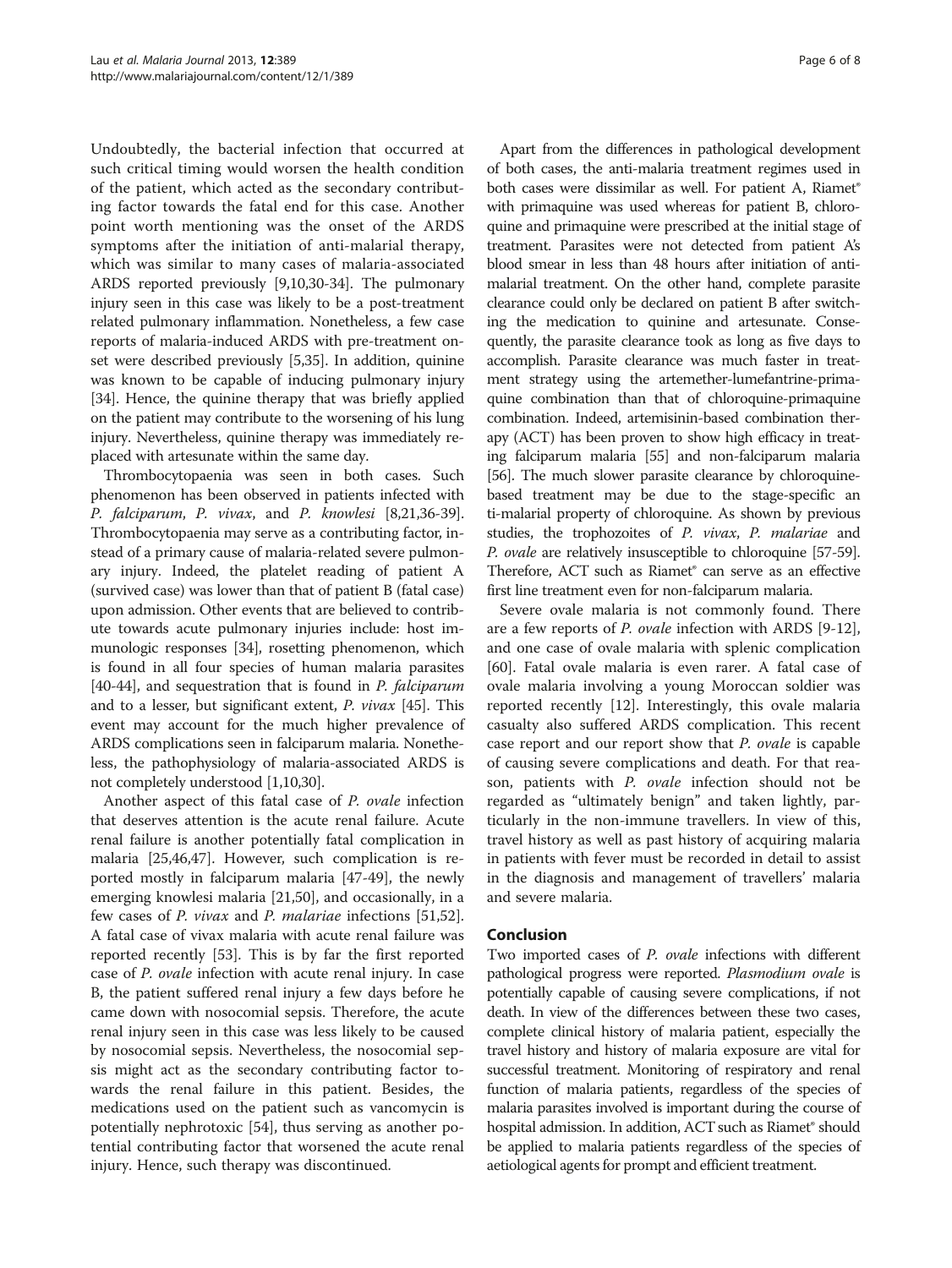#### <span id="page-6-0"></span>Competing interests

The authors declared that they have no competing interests.

#### Authors' contributions

WCL, YLL, and RM collected, analysed and interpreted the data. LHT, AK and SFSO collected blood samples, conducted clinical diagnoses and treatment intervention. FWC conducted and processed molecular diagnoses. MYF constructed and analysed phylogenetic tree. WCL, YLL, LHT and RM arranged the data, conceptualized and prepared the manuscript. All authors read and approved the final manuscript.

#### Acknowledgements

YLL, MYF, RM and FWC were supported by University of Malaya High Impact Research (HIR) Grant UM-MOHE (UM.C/625/1/HIR/MOHE/CHAN/14/3) from the Ministry of Higher Education, Malaysia. WCL was supported by University of Malaya Student Research Grant PV044/2012A. We would like to express our gratitude to the medical staff in University of Malaya Medical Centre and Sunway Medical Centre.

#### Author details

<sup>1</sup>Tropical Infectious Disease Research and Education Center (TIDREC), Department of Parasitology, Faculty of Medicine, University of Malaya, 50603 Kuala Lumpur, Malaysia. <sup>2</sup>Sunway Medical Centre, Bandar Sunway, 46150 Petaling Jaya, Selangor, Malaysia. <sup>3</sup>Department of Medicine, Faculty of Medicine, University of Malaya, 50603 Kuala Lumpur, Malaysia.

#### Received: 3 August 2013 Accepted: 24 October 2013 Published: 4 November 2013

#### References

- Mohan A, Sharma SK, Bollineni S: Acute lung injury and acute respiratory distress syndrome in malaria. J Vector Borne Dis 2008, 45:179–193.
- 2. Lucas R, Lou J, Morel DR, Ricou B, Suter PM, Grau GE: TNF receptors in the microvascular pathology of acute respiratory distress syndrome and cerebral malaria. J Leukoc Biol 1997, 61:551–558.
- 3. Vásquez AM, Tobón A: Pathogenic mechanisms in Plasmodium falciparum malaria. Biomedica 2012, 32(Suppl 1):106–120.
- 4. Deroost K, Tyberghein A, Lays N, Noppen S, Schwarzer E, Vanstreels E, Komuta M, Prato M, Lin JW, Pamplona A, Janse CJ, Arese P, Roskams T, Daelemans D, Opdenakker G, Van den Steen PE: Hemozoin induces lung inflammation and correlates with malaria-associated acute respiratory distress syndrome. Am J Respir Cell Mol Biol 2013, 48:589-600.
- 5. Lomar AV, Vidal JE, Lomar FP, Barbas CV, de Matos GJ, Boulos M: Acute respiratory distress syndrome due to vivax malaria: case report and literature review. Braz J Infect Dis 2005, 9:425–430.
- Agarwal R, Nath A, Gupta D: Noninvasive ventilation in Plasmodium vivax related ALI/ARDS. Intern Med 2007, 46:2007–2011.
- Lozano F, Leal M, Lissen E, Munoz J, Bautista A, Regordan C: [P. falciparum and P. malariae malaria complicated by pulmonary edema with disseminated intravascular coagulation] (in French). Presse Med 1983, 12:3004–3005.
- 8. Daneshvar C, Davis TM, Cox-Singh J, Rafa'ee MZ, Zakaria SK, Divis PC, Singh B: Clinical and laboratory features of human Plasmodium knowlesi infection. Clin Infect Dis 2009, 49:852–860.
- Lee EY, Maguire JH: Acute pulmonary edema complicating ovale malaria. Clin Infect Dis 1999, 29:697–698.
- 10. Rojo-Marcus G, Cuadros-González J, Mesa-Latorre JM, Culebras-López AM, de Pablo-Sánchez R: Case report: acute respiratory distress syndrome in a case of Plasmodium ovale malaria. Am J Trop Med Hyg 2008, 79:391-393.
- 11. Rozé B, Lambert Y, Gelin E, Geffroy F, Hutin P: [Plasmodium ovale malaria severity] (in French). Med Mal Infect 2011, 41:213-220.
- 12. Hachimi MA, Hatim EA, Moudden MK, Elkartouti A, Errami M, Louzi L, Hanafi SM, Mahmoudi A: [The acute respiratory distress syndrome in malaria: is it always the prerogative of Plasmodium falciparum?] (in French). Rev Pneumol Clin 2013, S0761–8417(13):00071.
- 13. Collins WE, Jeffery GM: Plasmodium ovale: parasite and disease. Clin Microbiol Rev 2005, 18:570–581.
- 14. Snounou G, Pinheiro L, Antunes AM, Ferreira C, do Rosario VE: Non-immune patients in the Democratic Republic of São Tomé e Principe reveal a high level of transmission of P. ovale and P. vivax despite low frequency in immune patients. Acta Trop 1998, 70:197–203.
- 15. Sutherland CJ, Tanomsing N, Nolder D, Oguike M, Jennison C, Pukrittayakamee S, Dolecek C, Hien TT, do Rosário VE, Arez AP, Pinto J, Michon P, Escalante AA, Nosten F, Burke M, Lee R, Blaze M, Dan Otto T, Barnwell JW, Pain A, Williams J, White NJ, Day NPJ, Snounou G, Lockhart PJ, Chiodini PL, Imwong M, Polley SD: Two nonrecombining sympatric forms of the human malaria parasite Plasmodium ovale occur globally. J Infect Dis 2010, 201:1544–1550.
- 16. Sutherland CJ, Polley SD: Genomic Insights into the Past, Current and Future Evolution of Human Parasites of the Genus Plasmodium. In Genetics and Evolution of the Infectious Diseases. Edited by Tibayrenc M. London: Elsevier; 2011:607–635.
- 17. Calderaro A, Piccolo G, Gorrini C, Montecchini S, Rossi S, Medici MC, Chezzi C, Snounou G: A new real-time PCR for the detection of Plasmodium ovale wallikeri. PLoS One 2012, 7:e48033.
- 18. Nolder D, Oguike MC, Maxwell-Scott H, Niyazi HA, Smith V, Chiodini PL, Sutherland CJ: An observational study of malaria in British travellers: Plasmodium ovale wallikeri and Plasmodium ovale curtisi differ significantly in the duration of latency. BMJ Open 2013, 3:e002711.
- 19. Singh B, Kim Sung L, Matusop A, Radhakrishnan A, Shamsul SS, Cox-Singh J, Thomas A, Conway DJ: A large focus of naturally acquired Plasmodium knowlesi infections in human being. Lancet 2004, 363:1017–1024.
- 20. Cox-Singh J, Davis TM, Lee KS, Shamsul SS, Matusop A, Ratnam S, Rahman HA, Conway DJ, Singh B: Plasmodium knowlesi in humans is widely distributed and potentially life threatening. Clin Infect Dis 2008, 46:165-171
- 21. Lee WC, Chin PW, Lau YL, Chin LC, Fong MY, Yap CJ, Supramaniam RR, Mahmud R: Hyperparasitaemic human Plasmodium knowlesi infection with atypical morphology in peninsular Malaysia. Malar J 2013, 12:88.
- 22. Basic Local Alignment Search Tool (BLAST): [[http://blast.ncbi.nlm.nih.gov\]](http://blast.ncbi.nlm.nih.gov)
- 23. Tamura K, Dudley J, Nei M, Kumar S: MEGA 4: evolutionary genetics analysis (MEGA) software version 4.0. Mol Biol Evol 2007, 24:1596–1599.
- 24. Lim YA, Mahmud R, Chew CH, Thiruventhiran T, Chua KH: Plasmodium ovale infection in Malaysia: first imported case. Malar J 2010, 9:272.
- 25. Troselj-Vukić B, Vuksanović-Mikulicić S, Sladoje-Martinović B, Milotić I, Slavuljica I: Unrecognized malaria and its consequences: a case report of severe malaria with acute renal failure. Coll Antropol 2013, 37:611-613.
- 26. Miller MJ, Marcus DM, Cameron DG: Latent infections with Plasmodium ovale malaria. Canad Med Ass J 1965, 92:1241–1247.
- 27. Høgh B: Clinical and parasitological studies on immunity to Plasmodium falciparum malaria in children. Scand J Infect Dis Suppl 1996, 102:1-53.
- 28. Tanios MA, Kogelman L, McGovern B, Hassoun PM: Acute respiratory distress syndrome complicating Plasmodium vivax malaria. Crit Care Med 2001, 29:665–667.
- 29. Sarkar S, Saha K, Das CS: Three cases of ARDS: an emerging complication of Plasmodium vivax malaria. Lung India 2010, 27:154–157.
- 30. Taylor WR, Cañon V, White NJ: Pulmonary manifestations of malaria: recognition and management. Treat Respir Med 2006, 5:419–428.
- 31. Anstey NM, Jacups SP, Cain T, Pearson T, Ziesing PJ, Fisher DA, Currie BJ, Marks PJ, Maguire GP: Pulmonary manifestations of uncomplicated falciparum and vivax malaria: cough, small airways obstruction, impaired gas transfer, and increased pulmonary phagocytic activity. J Infect Dis 2002, 185:1326–1334.
- 32. Price L, Planche T, Rayner C, Krishna S: Acute respiratory distress syndrome in Plasmodium vivax malaria: case report and review of the literature. Trans R Soc Trop Med Hyg 2007, 101:655–659.
- 33. Martell RW, Kallenbach J, Zwi S: Pulmonary oedema in the falciparum malaria. Br Med J 1979, 1:1763–1764.
- Taylor WR, White NJ: Malaria and the lung. Clin Chest Med 2002, 23:457-468.
- 35. Rahman AK, Sulaiman FN: Plasmodium vivax malaria presenting as acute respiratory distress syndrome: a case report. Trop Doct 2013, 43:83–85.
- 36. Kakar A, Bhoi S, Prakash V, Kakar S: Profound thrombocytopenia in Plasmodium vivax malaria. Diag Microbiol Infect Dis 1999, 35:234-244.
- 37. Ansari S, Khoharo HK, Abro A, Akhund IA, Qureshi F: Thrombocytopenia in Plasmodium falciparum malaria. J Ayub Med Coll Abbottabad 2009, 21:145-147.
- 38. Thapa R, Biswas B, Mallick D, Sardar S, Modak S: Childhood Plasmodium vivax malaria with severe thrombocytopenia and bleeding manifestations. J Pediatr Hematol Oncol 2009, 31:758–759.
- 39. Lacerda MV, Mourão MP, Coelho HC, Santos JB: Thrombocytopenia in malaria: who cares? Mem Inst Oswaldo Cruz 2011, 106(Suppl 1):52–63.
- 40. David PH, Handunnetti SM, Leech JH, Gamage P, Mendis KN: Rosetting: a new cytoadherence property of malaria-infected erythrocytes. Am J Trop Med Hyg 1988, 38:289–297.